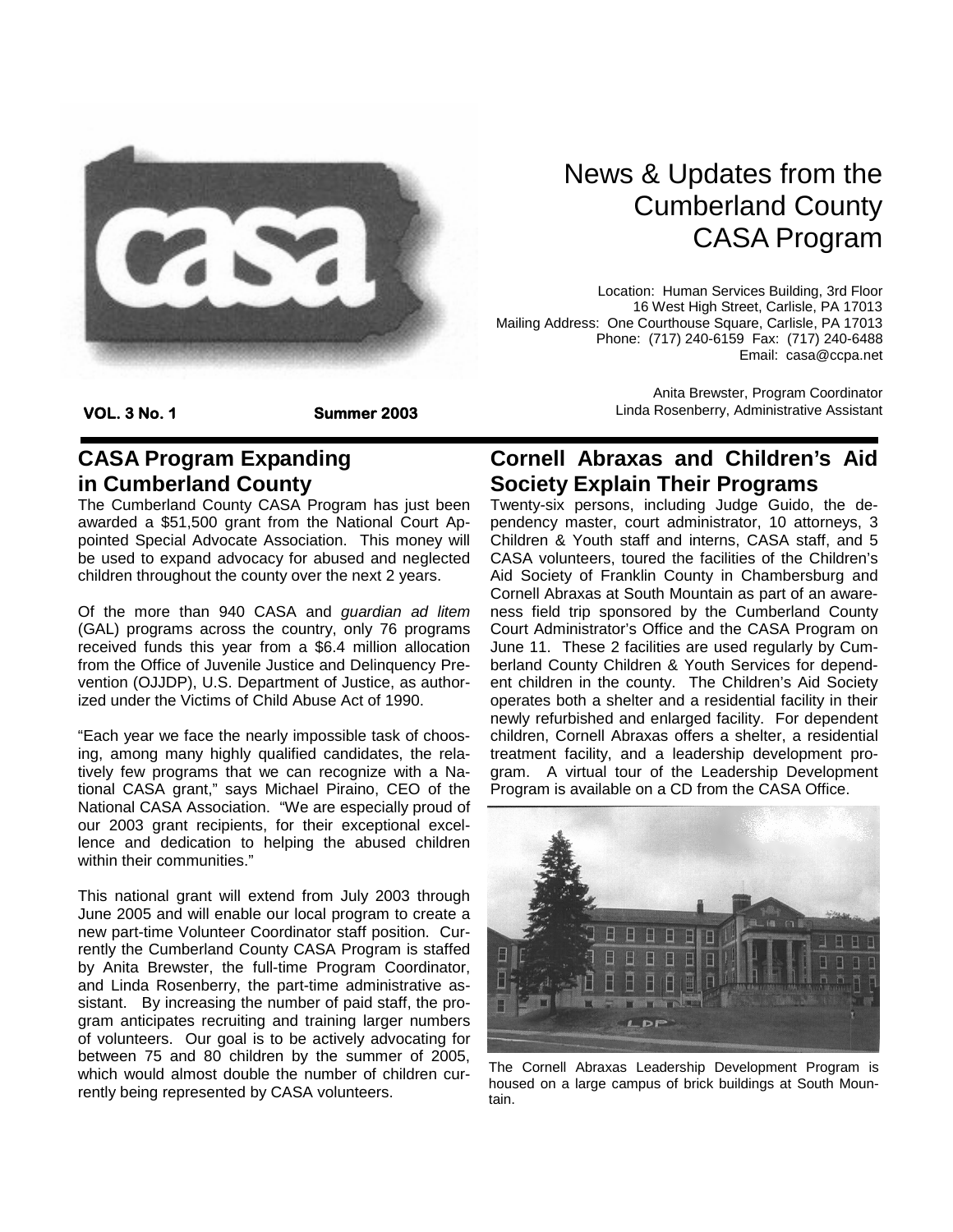#### **Meet the Sixth Corps of CASA Volunteers**

**Carol Bell** retired from teaching in the Big Spring School District in June 2002, and has four children and three grandchildren. She and her husband make their home in Boiling Springs where they have lived for the past 18 years. Carol enjoys all of life's challenges and strives to maintain a balance between family, friends and community. She fills her leisure time with reading, walking and playing golf.

**Barbara Wilson** was born in the Carlisle Hospital and graduated from Boiling Springs High School. She and her husband lived in various locations throughout the United States for a few years during his commitment to the Navy. When they returned to Pennsylvania, they had one son and then twin sons, also born in the Carlisle Hospital. She and her husband now reside in South Middleton Township, where Barbara is employed as the Township Manager. She recently completed her Bachelor's Degree in Public Administration. Her many interests include gardening, sewing, reading and home improvements.

**Peggy Shedden** lives in Camp Hill with her husband and considers herself "temporarily retired" from her career as an attorney for the Pennsylvania Higher Education Assistance Agency. Her interests include traveling, gardening, reading, hiking, and sailing. In fact, she and her husband shared an eight-month adventure, sailing from the Intracoastal Waterway to Florida, across the Okeechobee Waterway north to the Sarasota Bay in Florida, then south to the Keys and across to the Bahamas, returning to Oxford, Maryland in June 2002!

**Elaine Stabler** is semi-retired and works part-time as the Business Manager of Adoption Services. She and her husband of 35 years have lived in Pennsylvania since 1972. She considers herself to be a compassionate and encouraging person, a mediator, and a facilitator. Besides using these skills with and for people, she directs a church choir and plays piano, golfs, and works out at the Y. She also spends time with her children and grandchildren.

#### **Second Annual Light of Hope**

Nearly 70 persons attended the swearing-in ceremony for newly trained CASA volunteers and the Second Annual Light of Hope candlelighting ceremony held at Cumberland County's Old Courthouse on the evening of May 22. After opening remarks by the Honorable Edward E. Guido, Ms. Wendy Hoverter, director of Social Services with Cumberland County Children and Youth Services, spoke of the enhanced performance of both the CASA Program and Children and Youth Services that has resulted from their partnering together. Ms. Anita Brewster, CASA Program Coordinator, then introduced Wanda Blumenschein of the fifth corps of volunteers who had completed her training in November 2002, as well as the four newest CASA volunteers who had completed their training on May 20. Barb Wilson presented Ms. Brewster with a bouquet of flowers, expressing the volun-



The Honorable Edward E. Guido, dependency judge, shares the flame of his candle with the circle of volunteers around him, including Carol Sprecher, on the left and the four newly sworn-in volunteers, Peggy Shedden, Elaine Stabler, Carol Bell, and Barbara Wilson, as a photographer from The Sentinel newspaper captures the moment.

teers' gratitude for the excellent training she had provided for them.

After the judge administered the oath of office, all in attendance moved outside to the steps of the Old Courthouse where they lit candles as an act of public awareness of the presence of neglect and abuse of children, even in Cumberland County. At the beginning of the swearing-in ceremony and during the candlelighting, french horn music was provided by John Crutcher, a home-schooled senior of Carlisle, who is a member of the Harrisburg Youth Symphony and a friend of newly sworn-in CASA volunteer, Elaine Stabler. A reception in the hallway of the Old Courthouse concluded the evening.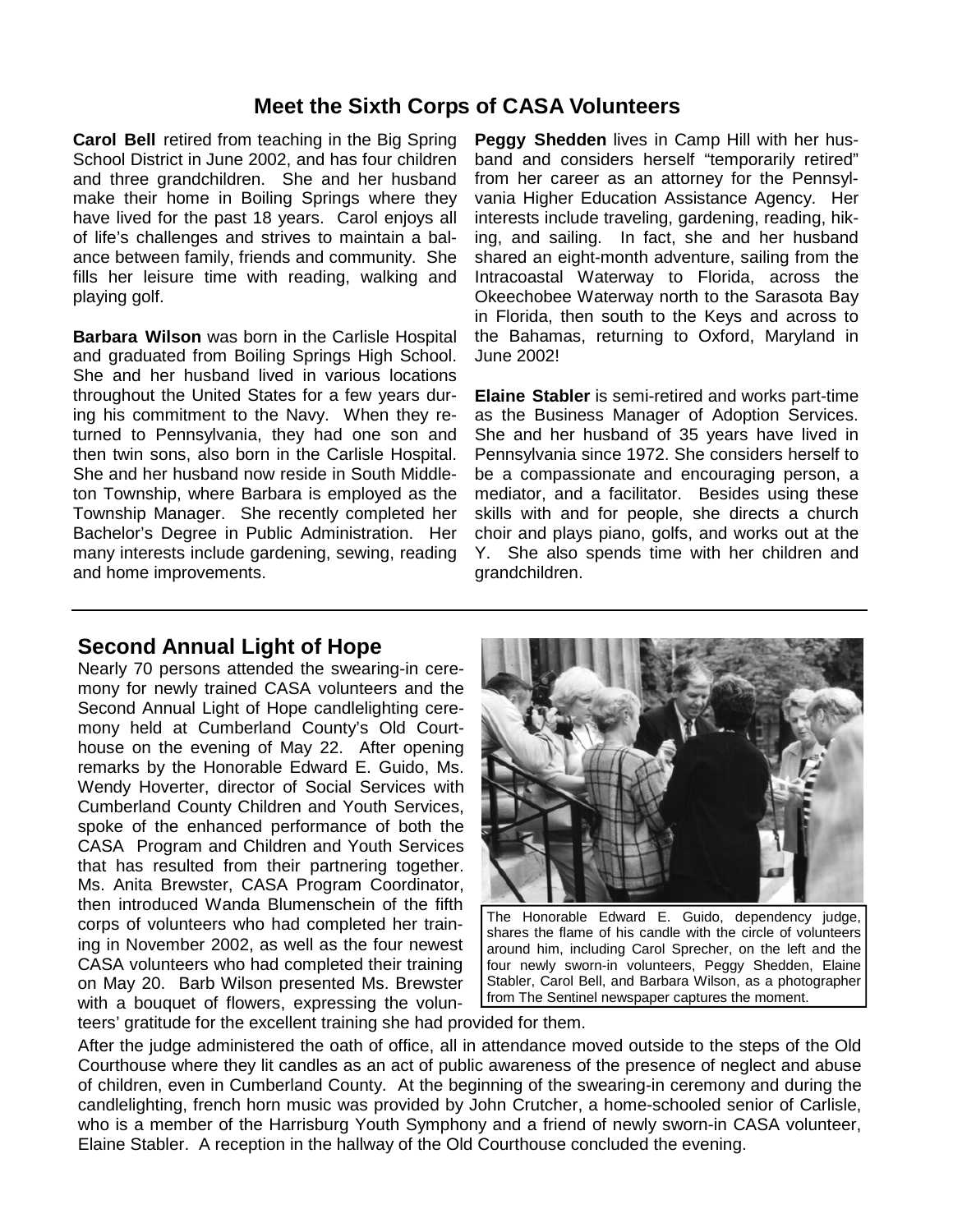#### **Getting the Word Out**

Judge Guido, CASA staff and volunteers continue to promote the CASA Program through a variety of avenues in the search for qualified volunteer trainees. In February, a Question and Answer Reception was presented, where volunteers shared their experiences in a panel discussion. The next week, the judge, staff and volunteers participated in a PA CASA Reception at the Capitol rotunda in Harrisburg to heighten awareness of the program statewide. In May, staff and volunteers set up displays at the South Middleton Senior Expo and the Cumberland County Office of Aging Senior Health & Wellness/Safety Camp. From each of these organized events, as well as informal contacts, potential volunteers continue to be identified. The Sentinel and The Patriot News also have provided



Deb Pinkerton of ABC27 News, the honorary chair of the PA CASA Reception held on February 25, pauses for a moment to pose with Judge Guido and his clerk, Carl Connellan.

key coverage for our program, and continue to be effective sources of publicity for us. Any group interested in learning more about how they can be involved with the CASA Program is welcome to contact the CASA office to request more information or to schedule a presentation.

#### **One CASA's Experience —**

My young charge was returning home soon, and would be changing schools. I had spent a day at the new school, learning the classroom routine, seeing what he would need to adjust to. I had discussed "my" child's needs, what he was doing currently, and things I thought might be problems. When I returned to the school for an IEP meeting, the teacher said, "I'm so glad you're here. I know that you really know this boy." He understood that my CASA duties allowed me to see and process things differently than the caseworker and mental health worker. I had had opportunity to personally observe my child in different and varied settings.

The CASA program is a special gift to our children. Its value cannot be overstated.

> - Submitted by Walda Ansel CASA Volunteer since July 2001

(After this was written, Walda's CASA child returned home and is no longer dependent.)

#### **Since the inception of the Cumberland County CASA Program in 2001 —**

 55 children have had CASA volunteers 11 of them have returned home 10 of them have been adopted 150+ dependent children remain without a CASA volunteer to represent them

#### **Volunteer Appreciation Dinner**

Barbara Pitt of the Harrisburg Alumnae Chapter of Kappa Alpha Theta again organized and hosted an Appreciation Dinner for CASA volunteers, held this year at Dickinson College on March 21. Those in attendance, along with Judge Guido and his clerk, Carl Connellan, enjoyed a delicious lasagna dinner and a time of sharing and encouragement for the volunteer work that CASA accomplishes. The volunteers were each presented with a Volunteer Recognition pin as a way of saying thanks for opening their hearts to others.

#### **Faulkner Honda Harrisburg Criterium to Benefit PA CASA**

A CASA volunteer opportunity—in a completely different context—will happen on July 12, in downtown Harrisburg. The Faulkner Honda Harrisburg Criterium is a bicycling race that will be the Pennsylvania Criterium Championship Race for 2003. Cyclists from all over, including many "worldclass" riders, will come to Harrisburg to compete for various titles in both men's and women's categories.

This year the race will benefit the PA CASA Association for the first of what is expected to be many years to come. PA CASA, in turn, benefits all local CASA programs in the state. If you or someone you know would be interested in participating in the race, or in volunteering to help the day of the race, please contact either the Cumberland County CASA Program or PA CASA at 114 Walnut St., Harrisburg, PA 17101 (717-233-3118).